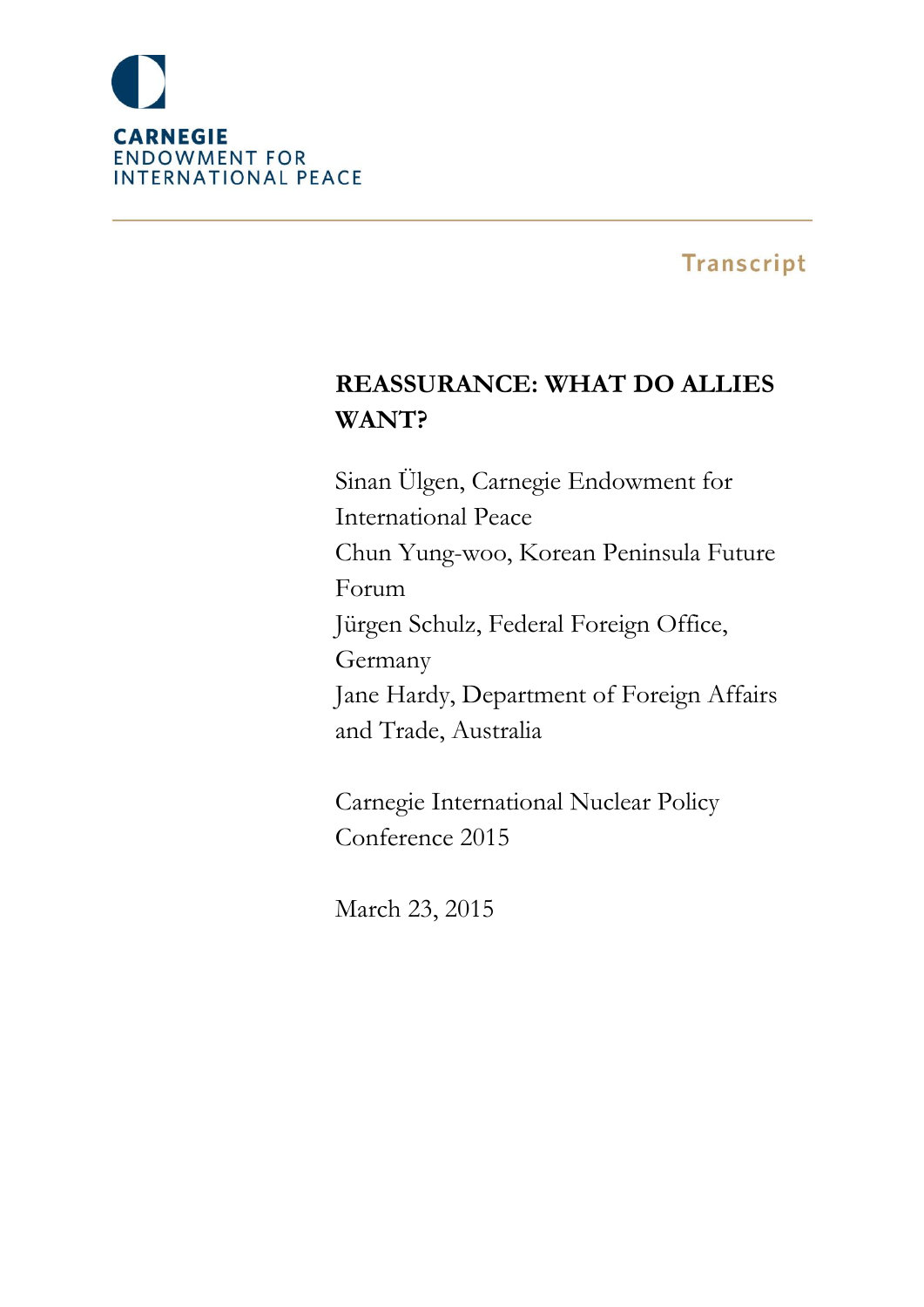**(Transcript not checked against delivery)**

## **SINAN ÜLGEN**

After already having attended three different sessions, My name's Sinan Ülgen, I'm a scholar with Carnegie Nuclear Policy Program and I will be moderating the first plenary session today entitled, Reassurance What Do Allies Want?

In fact, in the last iteration of this conference two years ago we had an extremely interesting debate on this particular question which was focused mostly on North Korea. Two years down the road we just wanted to return to this topic and try to take stock of the implications for extended deterrence and reassurance over changing landscape in terms of global and regional security dynamics but also the threat perceptions of US allies.

Now a few words about the landscape that I've mentioned... In the past two years there has really been scant progress in addressing the challenge of North Korea and its nuclear program. Six-party talks have stalled and North Korea continues to be intent on developing its nuclear deterrent.

We have to add to that the nature of the U.S.-China relationship which despite a number of points of convergence recently like on Iran on climate change, it remains essentially characterised by what can be called strategic distrusts, which is a mutual distrust of each other's long term intentions.

And last but not least, we have seen the rise of geopolitics on a continent that had positioned itself to welcome the end of history. I'm talking about Europe and definitely about Russia with its assertiveness and belligerence, Russia has upended the Europe security orders leading to a renewed and actually acute interest in Europe to discuss the themes of today's discussion.

Now against this backdrop we have convened what can easily be called a panel of ambassadors. On my right I have Ambassador Jane Hardy. She's the Assistant Secretary the Arms Control and Counter Proliferation Branch at the International Security Division of the Department of Foreign Affairs and Trade of Australia.

I have Ambassador Chun Yung-Woo who is now the Chairman and the Founder of the Korean Peninsula Future Forum, but before that he was the National Security Advisor of the President Lee Myung-Bak.

At the other end we have Ambassador Jürgen Schulz who is the Deputy Political Director of the German Foreign Ministry.

The way that we are going to structure this conversation is that we are going to have two rounds of interaction with the panellists and then I will turn the floor over to you for about a 30 minute long Q&A.

So let me start with you Ambassador Hardy. We already had a small conversation before, but generally to set the theme a bit, who, what do the concepts of deterrence and reassurance mean for Australia and its neighborhood?

#### **JANE HARDY**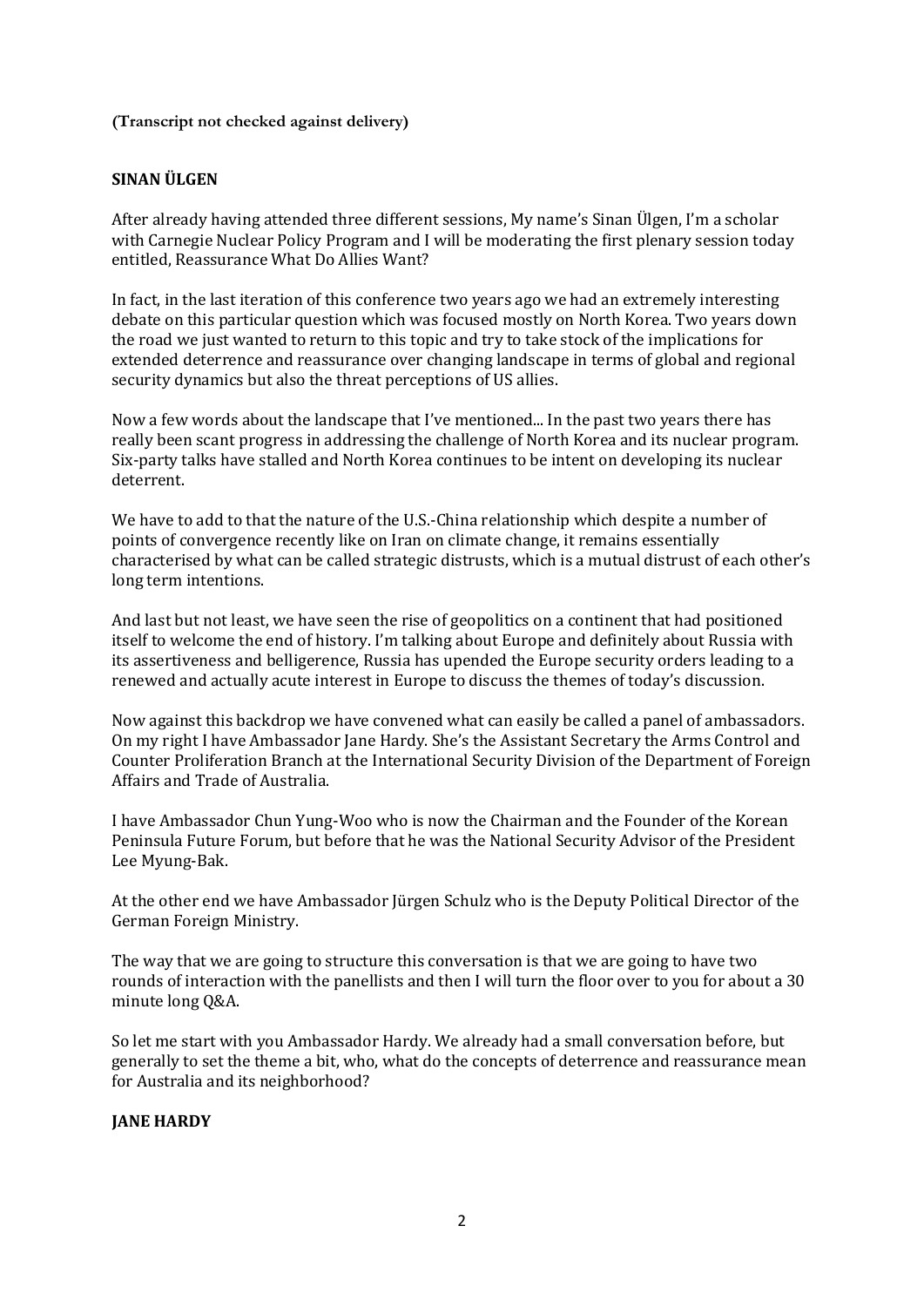Thank you very much for a very good question, Dr. Ülgen, and I'm very honoured to be on this panel by the way with you, and with Ambassador Chun, who I knew from my days in Seoul and from Ambassador Schulz.

The concepts of deterrence and reassurance in our neighbourhood are changing. I should start by stating our official position on extended nuclear deterrence under our ANZUS Treaty with the US. It's not explicitly referred to in our treaty, but in our successive defense white papers it is referred to. Our governments of both sides, both persuasions politically have adhered to the policy of relying on US extended nuclear deterrence and the treaty, the ANZUS Treaty commits both of our countries to consult in the event of an armed attack on parties to our treaty. So that's at the outset that's a given and it hasn't changed. We do rely on US extended deterrence.

In addition, the US, if I just canvas our neighbourhood a little, the US has defense treaties with the Republic of Korea, Japan, Philippines and Thailand of these only Australia, Korea and Japan have a commitment to collective defense in their relationships with the US.

But I want to extend the idea of both deterrence and assurance the US has for more than 50 years maintained a steady conventional military presence in our region which is predominantly maritime in nature but, of course, there are still troops on the Korean Peninsula. Most recently this conventional presence has extended to Darwin to the city in Australia's northern most coast coastal region and we have a small MAGTF there. So it's a marine mobile unit there.

But US also has myriad other things in our region. It has cooperative defense and training arrangements bilaterally and regionally. It's been active in our regional fora which is developed a very, it seems slowly, but when you look back it seems rather fast. In 30 years the Asia Pacific or the Indo Pacific, as we like to call it, has developed some very strong habits of dialogue and cooperation including a joint exercising and cooperation between militaries through the ADMMplus.

Our region is rapidly changing. It's the locust of economic growth globally now. It also has had rapid democratisation in 30 years. It's seeing a military build-up. The expenditure on conventional forces is developing very rapidly in the Indo Pacific and this is in tandem with economic, an economic rise, and there's another whole debate there about what is actually driving conventional military build-up in what otherwise has been a very stable region for 30 or 40 years. This military build-up is focused on combat aircraft with long range strike capability and blue water naval capability.

So what might this indicate about the kinds of commitments that US allies and partners? I use the term formally, allies is the countries I mentioned earlier, partners are countries in our region that have very strong relationship with the US without having the mutually reinforcing formal defense arrangements that we have.

Well, speaking for Australia we believe that the concepts of deterrence and assurance should be, and are being considered by the US in terms of these new realities of our region, the Indo Pacific, the interplay between regional stability and powerful forces which are shaping our region economically through trade and commerce, and while we remain under the US nuclear umbrella we're improving our own conventional capability in the interoperability with others in our region including our nearest neighbours specifically.

So in our region, the Indo Pacific, what are the factors that drive countries such as Australia to build-up its own conventional capability? Well, I mentioned the powerful influence of economic development, freedom of navigation is a very fundamental issue for us or in the Indo Pacific region.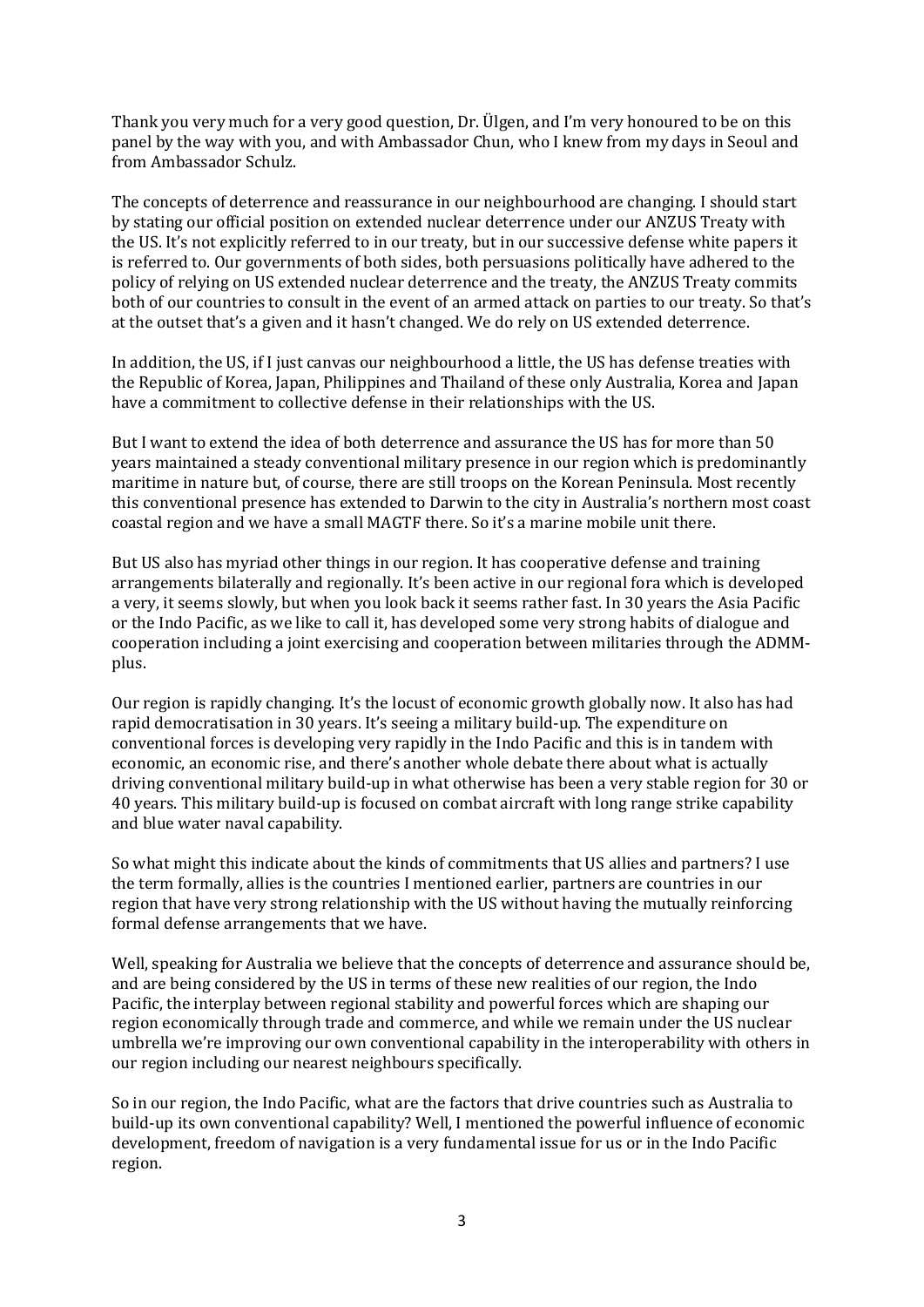Our continent lies between the Indian Ocean and the Pacific Ocean and there are some really amazing statistics about the amount of mercantile trade that passes through. For example, just one example the Malacca Strait a very narrow strait, it's been subject to piracy over the centuries and that continues. China, for example, imports energy supplies through ships that come through those straits, about 80% of China's energy imports transit the Malacca Straits, about 40% of world trade transits this one tiny strait. So, again, the maritime issues are of huge importance increasingly.

Now the cyber aspects of security are very important and I'm sure you're all aware of the DPRK, the North Korean attack on Sony which demonstrates the growing issue of cyber security for us all. So this is vitally important to all of our economic growth in the region and our prosperity and our social stability I would argue as well.

So these new factors go hand in hand with the existing post Second World War International Law that's developed in our region the norms and the global mechanisms to which we adhere, including the growing habits of the dialogue that I mentioned. We have I mentioned joint military exercise and important activities in our region involving military including relief of humanitarian disaster relief and so on. We're subject to Tsunamis and there've been some very important examples of cooperation.

The traditional paradigm of nuclear deterrence remains, but now sits within this powerful mix of other factors which are about reassurance. We think the US presence militarily, economically, in our region provides this assurance. We work collectively with the US and other partners in the region on preventing the spread of WMD, illicit trade in WMD related goods is a very significant problem in our region.

We have, again, the North Koreans flouting and finding ways through the export controls that all of our countries in our region do impose, but there are always gaps that they exploit, and we have three nuclear weapons states as defined by the NPT as well as three non-adherence to the NPT, North Korea, India and Pakistan in our region.

So to quickly summarize this growing complexity strategic significance of the Asia or Indo Pacific region is a clear case study I believe of how you need to broaden and nuance the approach to reassurance and deterrence, and rather than talking in terms of strict deterrence we need to think about upholding a rules-based international order and this has a lot of resonance with countries in our region which are rapidly developing countries such as Indonesia.

I might say what I always love to say in these forums in the 1970s both Australia and Indonesia were considering seriously developing their own nuclear weapons and completely assured their path and I think that's been a success story in our region, apart from India and Pakistan all other countries have adhered to the NPT grand bargain and benefitted from it.

They've benefitted from the development of peaceful uses of nuclear energy. They've benefitted from the safeguard system and the non-proliferation system in place and the counterproliferation efforts that have also grown out of that. Finally, just to say that the US must continue to be engaged on all of these fronts while strict formal nuclear extended deterrence continue to be extended to Australia, Korea and Japan.

## **SINAN ÜLGEN**

Thank you. Ambassador Chun, I want to move a bit north. You have been involved in the sixparty talks in your previous life. You are, obviously, following the crisis around North Korea's nuclear program very closely, and I want to ask you whether you actually share your insights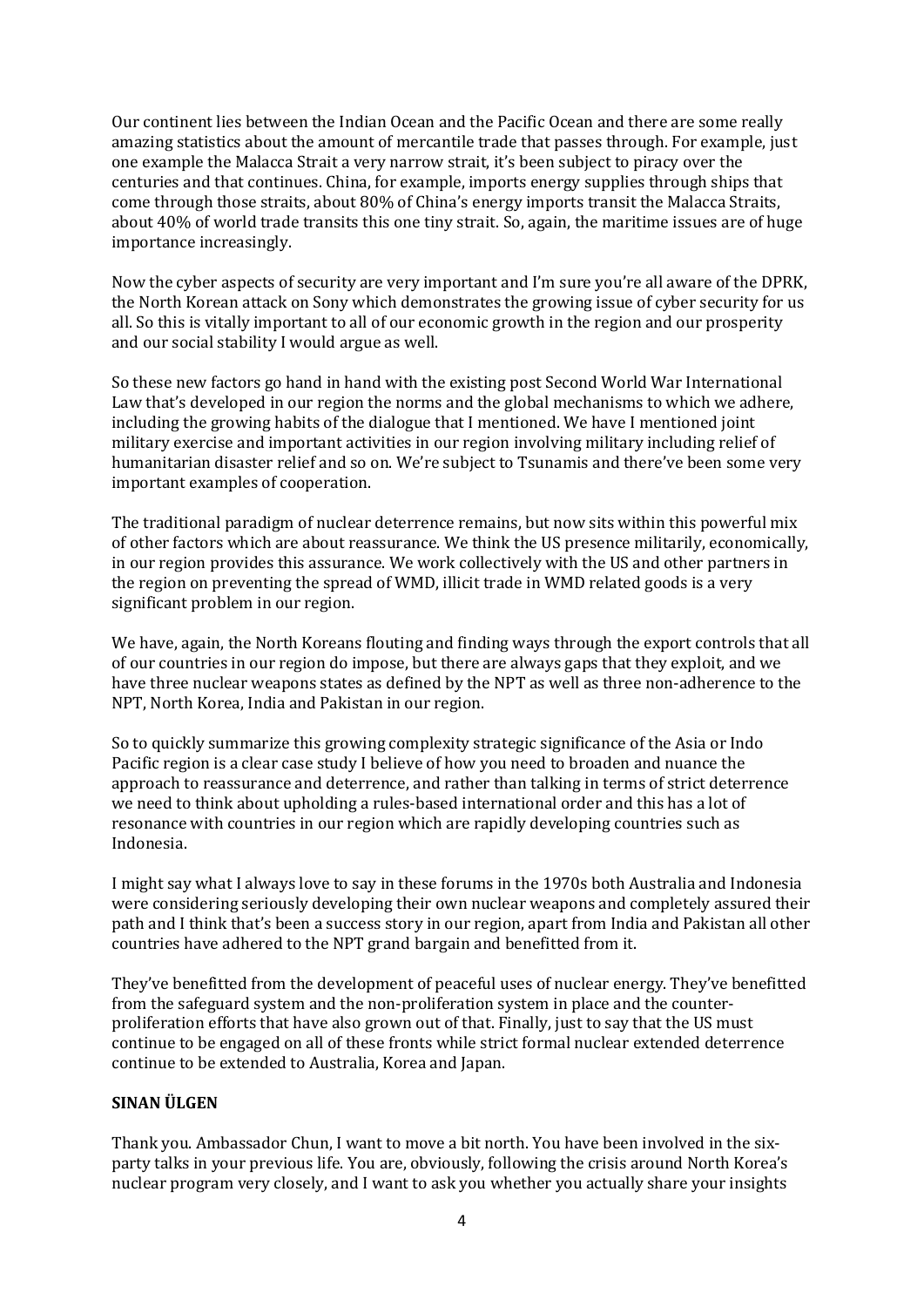about how you see the near future of that situation, and especially since we're talking about extended deterrence and reassurance whether from where you sit or where you used to sit rather, do you see any gaps in terms of the US credibility in providing reassurance?

#### **CHUN YUNG-WOO**

Well, I spent more than two years in the six-party talks to denuclearize North Korea, but since I have failed, miserably failed I don't know if I'm entitled to say anything about that. But I don't think we should give up efforts to denucleariz North Korea through peaceful means, but I think it's time to be prepared for the failure of diplomacy and also failure of deterrence. There is a credibility gap, you know, between the US and ROK to the extent that there is a danger of deterrence failure and threat and a deficit, security deficit exists. I think the credibility gap comes from the way that US deals with two sources of security challenges to our risk.

One is as we mentioned North Korea. Another is the rise of China. I don't think I'll have time to talk about China very much, but let me focus on North Korea. We all know that Pyongyang is moving full speed ahead unimpeded toward building its operational nuclear arsenal. Although the South Korean people are used to all kinds of threats from North Korea and invectives from Pyongyang, they are getting increasingly anxious about North Korea reaching the stage of mounting it's nuclear devices on missiles, and once Pyongyang gets there, if not already there, it will be a game changer in that it will no longer allow the Republic of Korea a margin of error in deterrence and defenses against North Korea.

At the heart of the mounting anxiety and sense of insecurity lies the persistent doubt about whether nuclear and North Korea can be effectively deterred even with the extended US nuclear deterrence. There have been several instances of failing to deter North Korea when it came to North Korea's provocations their attack on our navy, our corvette, shelling of island and even nuclear explosion tests and long range missile tests.

Kim Jong-Un may not casually resort to a nuclear attack. He is fully aware that such an attack means the end of North Korea as it is. However, the story is different if his dynasty is about to collapse anyway and if he sees the only and the last chance of fending off such a collapse in a nuclear attack and I wonder how we can be sure that such an erratic and unpredictable leader as Kim Yong-on with a track record of reckless provocations can, will never resort to nuclear attack under any circumstances, and what options are there if and when he miscalculates? I think there is a high likelihood of miscalculation judging from his track record and there are questions, these are the questions uppermost in the minds of national security planners in the Republic of Korea.

The probability of deterrence failure, even though it may be minimal, it's too high to live with for those of us South Koreans who live in range of only minutes from North Korea missiles, and the consequences of deterrence failure are too awesome to be left to chances. So what we need for more credible reassurance is to making up for deterrence deficit and re-enforce defenses just in case deterrence fails. I think to this end what we need more than anything is forward deployment of sufficient offensive and defensive assets to Korea in order to render North Korea's nuclear and missile arsenal harmless before they actually use them.

In this regard I think it's imperative to build multiple layers of protection and watertight, including watertight missile defense system to intercept all incoming North Korean missiles at all altitudes, not only low altitude, but at high altitude as well. Although I would not underestimate the role of technical nuclear weapons in US extended deterrence, I think forward deployment of readily useable conventional assets to a striking distance of North Korea's missile sites are, would be far more reassuring to the Korean people than extended nuclear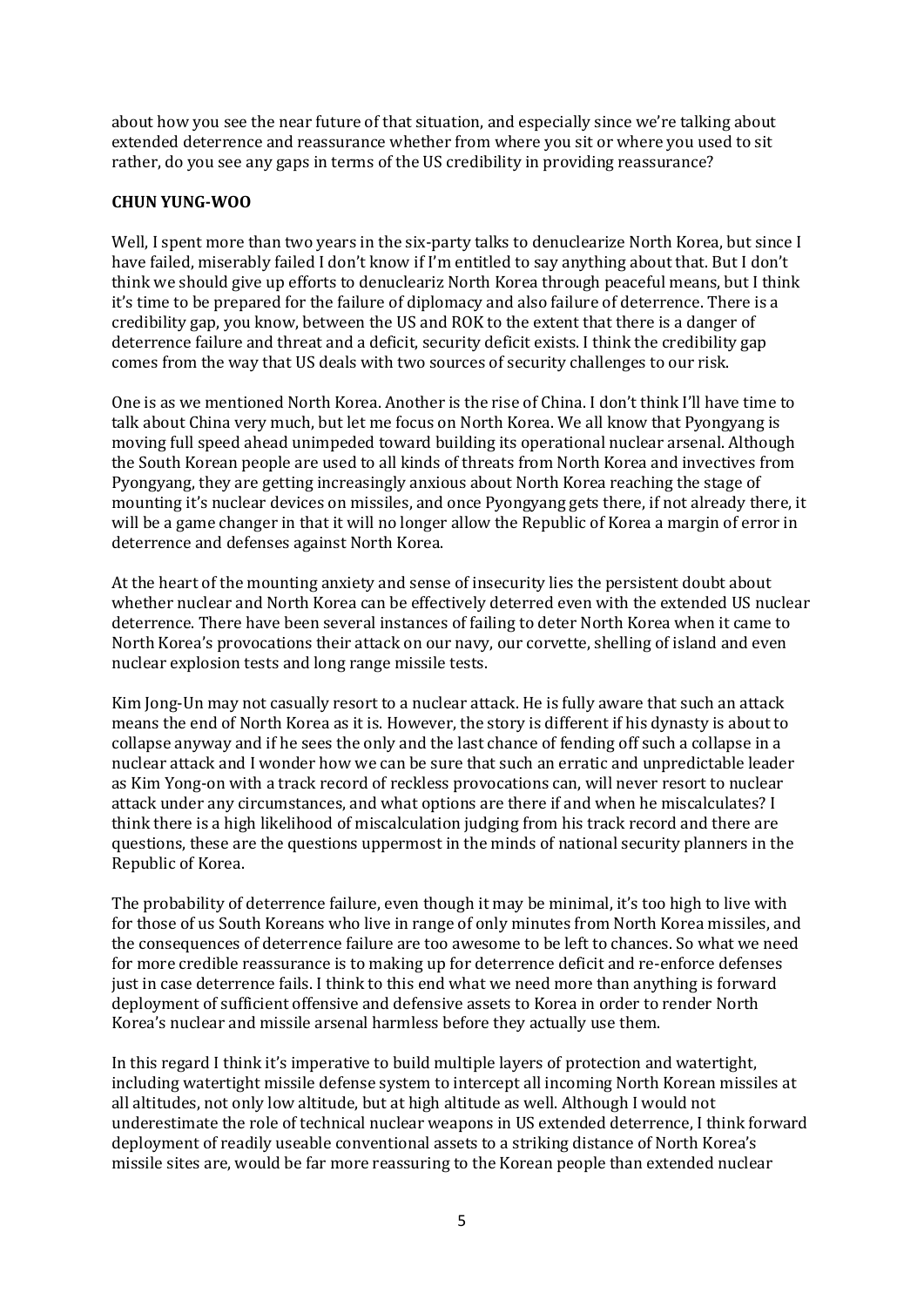deterrence hours away, so massive retaliation after suffering hundreds of thousands of casualties it cannot be a substitute for pre-emption and effective defenses.

For the US which is dealing with many trouble spots throughout the world one hour extended deterrence that can be used in one hour maybe very prompt, but we live only about five, six minutes away from North Korean nuclear arsenal and for us striking back after being hit with North Korean nuclear weapons is too late. Well, I wouldn't underestimate the utility of extended nuclear deterrence, but I would say this is not the central part of the deterrence in the case of the ROK. We need I think we can better benefit from forward deployment. They can pre-empt North Korea before the nuclear weapons can be used otherwise I think we will suffer from a perennial perception gap and security deficit. When it comes to nuclear deterrence I said that there is...

# **SINAN ÜLGEN**

To conclude I will give you, we have another round so...

# **CHUN YUNG-WOO**

To conclude I will say that nuclear deterrence, extended nuclear deterrence one hour away from the scene would not be as reassuring as forward deployed precision strike capabilities five minutes, ten minutes away from the source of nuclear threat from North Korea. That's my conclusion.

# **SINAN ÜLGEN**

Yes, thank you. Ambassador Schulz if I may paraphrase what we just heard actually in a different context, one of the sentences that was stated was, time to get prepared for a failure of deterrence and failure of diplomacy, do you think that description fits the Europe of today well in terms of the challenge of the, of the Russian challenge? Would you describe the situation as such and if so, do you think that NATO here has done enough to allay concerns on the part of Eastern Europe and the Baltic States in terms of reinforcing deterrence?

# **JÜRGEN SCHULZ**

Well, let me start by saying that I think that nobody has really serious or voiced any serious doubts about the effectiveness of the protection of NATO for its allies, for its member states. Article 5 of NATO is and remains, of course, the backbone and the cornerstone of what NATO is all about and I think there were no serious doubts about that. But you're right in the sense that, of course, the last year 2014 has changed a lot. A lot for NATO and has changed also the security, the environment in Europe in a very dramatic and serious way.

The Russian illegal annexation of Crimea and its destabilising action in Eastern Ukraine have seriously and drastically shaken Europe's rules based post war security order, and this is something new and this is something that we in NATO, in the EU, in the OCE need to address. I think NATO has done overall a good job. NATO has reacted very clearly and the analysis was that this development that we've seen was not an operational glitch. It was not an operational hiccup, but was something very different. It was a, putting into question some very fundamental principles of international law and Europe's peaceful post war security order.

NATO has reacted in what I would call a let's say pivot to reality, and what I mean by that is a pivot to the changing reality in Europe, and the Wales decisions and all the other decisions taken by NATO reflect this very clearly. The base, the sense of it is the essences that we have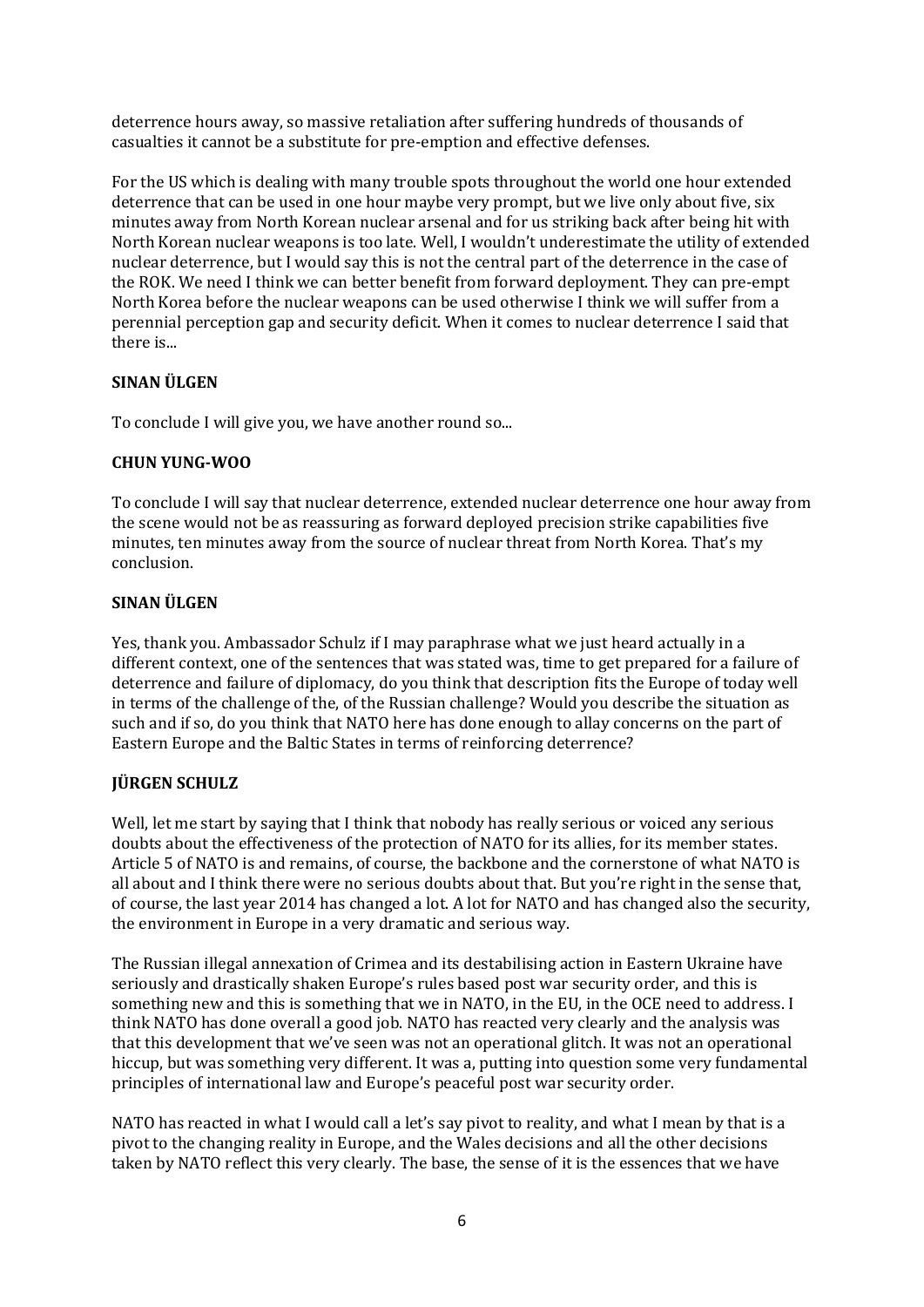sent out very credible signals of reassurance particularly to our eastern allies in NATO who are very concerned that we take these concerns very, very seriously.

We have sent out in NATO in our reassurance policy the one message that the core task of NATO is and remains to protect the territorial integrity and sovereignty of its member states and this is a very serious business. You know that NATO has taken a wide range of measures to this end. I don't want to go into too many details, but just as a reminder NATO has taken measures to provide visible assurance of NATOs resolve including continued rotating air, land and maritime activities particularly in the east of the alliance. NATO has, is in the process of seriously reforming very important instruments that are at NATOs hands, the NATO response force, and in that context we are also developing a very high readiness joint taskforce to be deployed at very short notice.

So in one word collective defense is really very much back on NATOs agenda, it has always been there, but in the strategic concept we have three core tasks of NATO collective defense, crisis management and cooperative security, and through the developments that we have seen last year this aspect of collective defense has come very clearly to the forefront again.

From a Berlin perspective we also pay utmost importance to this, this is very important for us and Germany has also been actively contributing to these measures in many ways. Just to name a very few we are sending Euro fighter jets for Baltic air policing. We are taking part in AWACS surveillance missions. We continue to participate in NATO standing maritime groups. We are the lead nation in building up the interim very high readiness joint taskforce this year together with Poland and Denmark, together with the Netherlands and Norway, and we are also upgrading the multinational core headquarters in Szczecin, Poland together with our Polish and Danish friends, and at the same time we are also taking part in a lot of exercises in the Baltic countries and Poland. So this is something that is very important to us.

To sum it up in one sentence NATO is doing its job. All these measures defensive, proportionate, and if we wouldn't have coined the phrase for something else in a totally different context I would call it smart defense?

One second remark on reassurance, I've very much focused on the military measures that NATO has taken in this context on reassurance, but the best reassurance in the long term would, of course, be a return to a rules based European security order. This is why we should focus on military measures, yes, but we also should not forget about political and diplomatic activities and initiatives.

I just want to mention a few without going into details. You know that Germany and France, for example, together with Russia and Ukraine have engaged in a very determined political and diplomatic effort to at least achieve a ceasefire in Eastern Ukraine and come up with some first political steps towards a solution in the so called Minsk Agreement. We have, of course, the European Union that has been very active and has come up with a lot of sanctions, Russia related sanctions, but not to punish Russia or alienate Russia, but with the aim to get in the end to some meaningful negotiations.

I should also mention that, yes, the OCE we haven't been talking about the OCE for so much in the last years, but the OCE has basically re-emerged in this crisis as one of the few international organisations that really can make a big difference, and basically the OCE is going back to its roots because it is now focusing again on security and cooperation in Europe.

Last, very last sentence, the strategic aim, of course, that we have in all this, in all these initiatives is in the end to engage with Russia to end this conflict and to come up with some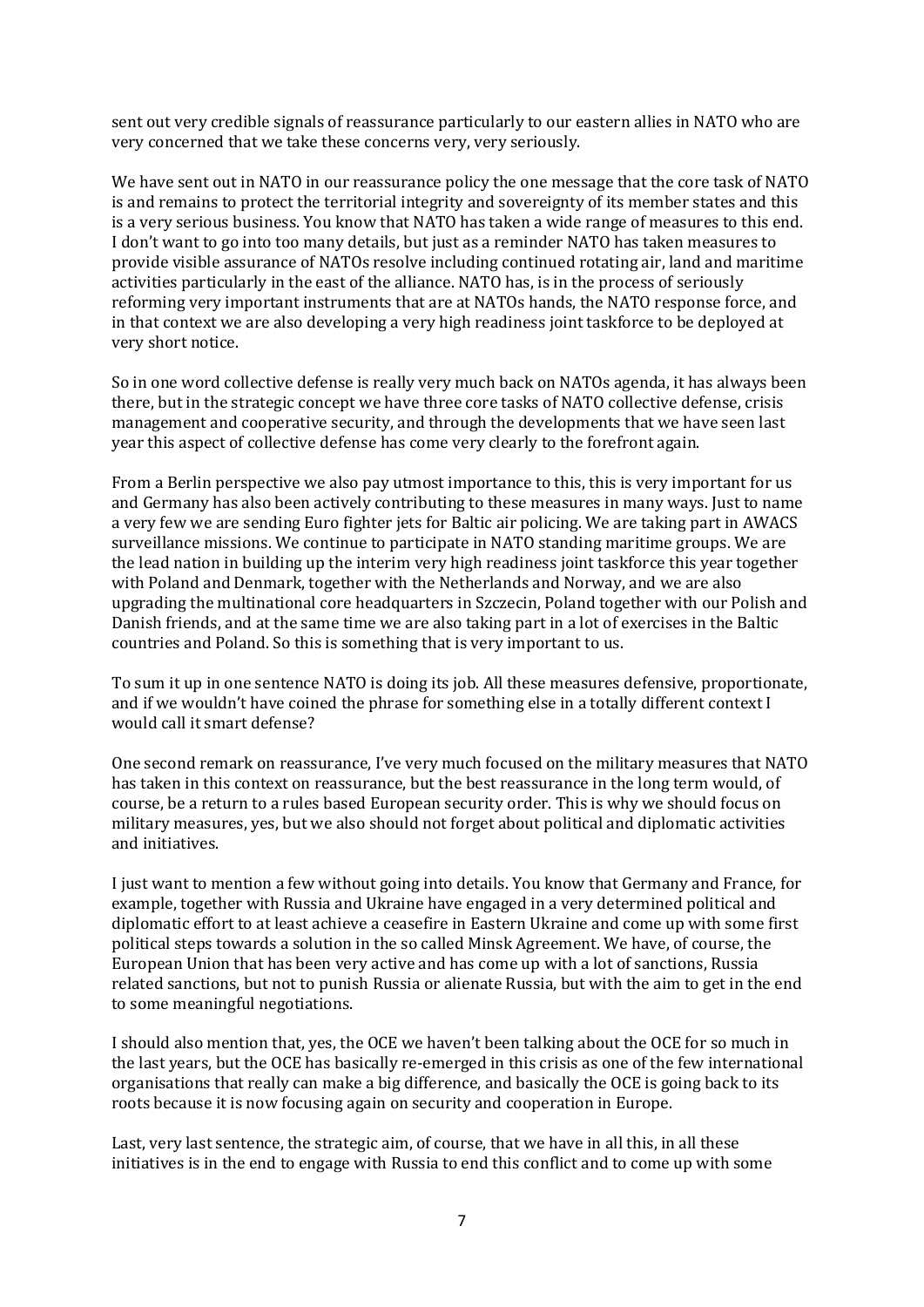political solution, but as long as this is not on the cards yet we need to continue and maybe further enhance this credible reassurance policy.

# **SINAN ÜLGEN**

Thank you. Now very shortly just one question, let me start again with you Ambassador Schulz. The issue of burden sharing the fact that for a long time now NATO countries have not really been able to scale-up their defense expenditure commitments the 2% threshold, do you think that's an issue going forward in terms of how NATO will react and how sustainable its own deterrence posture will be?

# **JÜRGEN SCHULZ**

Well, I think it's a very important issue. We have come up with a commitment at the Wales NATO Summit. All NATO member states have committed to that, same for Berlin. We are seeing first positive developments on that front. If I can say, for example, Germany has to take our own example enhanced the defense budget this year, is going to enhance the defense budget in the coming years until 2019. So I think, and the investment part which is very important, also the investment goal we shouldn't forget is also going in the right direction in our case. So I think we all have to make a joint effort, but I do see some positive things.

I see, for example, that in the build up of the VJTF, this very high readiness taskforce I just mentioned, we have six framework nations who committed to lead this VJTF in the future and all these six framework nations come from Europe. So I think there are some signs that Europe is taking these things even more seriously, making a great effort and showing commitment. This is after all also about a changed European security environment and I think this message has resonated with the European allies very clearly.

## **SINAN ÜLGEN**

Thank you. Ambassador Chun we heard your policy prescription in order how to enhance deterrence, on both sides of the equation namely you spoke about the need to reposition forward deployed assets conventional assets, but also you talked about missile defense. But you essentially framed this as a response to the challenge posed by North Korea.

The region, however, and especially when you look from your perspective, from Seoul's perspective, there's also an issue related to China. So my question will be how are those policy prescriptions going to affect the relationship with China? Are these going to be seen by China more in a way that would unsettle the relationship?

## **CHUN YUNG-WOO**

Well, my prescriptions are confined to dealing with North Korea, North Korean threats and all those prescriptions will not work with China. We don't need the missile defense system to defend against China's nuclear missiles. I don't think China has such a hostile intent on the Republic of Korea to use their strategic nuclear weapons against us so we don't need offensive weapons to attack China so all these prescriptions will be relevant when it comes to China.

But at the broader regional level I must admit that there is a sense of insecurity and anxiety coming from the rise of China and the way China fails to resist temptation to flex its muscles when it has to change the status quo in the region to change the policies of the countries in this neighbourhood so that creates a new threat perception about the rise of China there's no doubt about that. China may have perceptions that US and US is trying to form a hostile coalition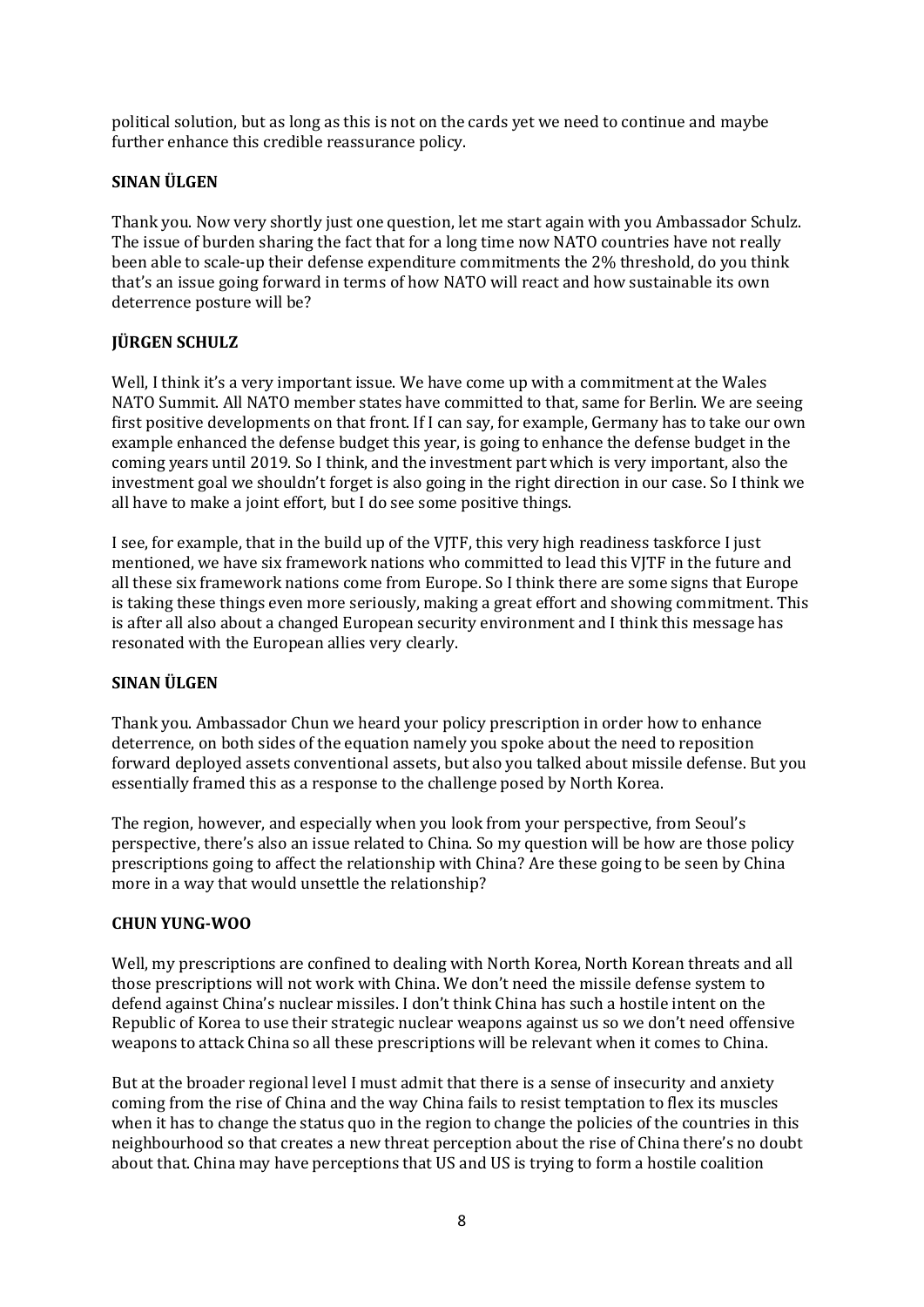surrounding China with ROK, Japan, India and all, many of those countries which have, which share threat perceptions about China.

But from the perspectives of ROK and maybe from the Japanese standpoint also I think the persistent concern is that US maybe reluctant to face up to China when it has to do, when it has other pressing issues over which the US needs China's cooperation. For instance, China's cooperation in dealing with issues of great interest to the US, in the Middle East, elsewhere in Ukraine and there is a concern that US might sacrifice the interests of its allies ROK, Japan just to accommodate China to maintain cooperative friendly relationship with China. So that's a concern that we have also.

# **SINAN ÜLGEN**

Let me bring in Ambassador Hardy here. You just showed a description of the challenges posed by China. The words that were used were insecurity and anxiety over the rise of China, is that by and large an analysis shared in Canberra as well?

# **JANE HARDY**

No, I wouldn't use those words. I don't get a sense that there is anxiety over the rise of China. There's great concern where China has flouted the established international norms or laws specifically in the South China Sea and the East China Sea and the, my political bosses have been quite clear on that front and happy to take those discussions to China. But, no, I wouldn't say that there's, unlike Seoul, which Ambassador Chun described as being minutes away from North Korean attack and, of course, very close to China.

We also don't have a sense of anxiety about China's strategic intentions with regard to us. We're more concerned about China's behaviour in the international fora and where there are some really positive examples, for example, China's role in the P5. It's work on the glossary of nuclear terms this has been an extremely positive development in quite a few short years. But on the other hand China's posture with regard to the South China Sea does deliberately cause I believe some concern about what China's intentions are in terms of challenging the existing international law UNCLOS and also the ASEAN Code of Conduct for the South China Sea which we strongly support.

## **SINAN ÜLGEN**

I think we've covered quite a bit of ground both thematically, intellectually, but also geographically. So now I'd like to turn the floor over to you. By now you must know the drill. We have three different locations where you could get up and pose your questions. So I'm going to go ahead and start with you, sir. Please introduce yourself and your question.

## **STEPHEN LEONARD**

Stephen Leonard, Justice Institute and Trust Foundation. In part NATO was created to prevent expansionism by Russian leaders like Putin. The people of Russia are not the problem. Can NATO handle Putin given the violations of national sovereignty, shooting down civilian airliners and putting the entire world on Putin watch?

## **SINAN ÜLGEN**

Thank you. I'll take a few questions and then turn back to the panel. Please...

## **HOWARD MORLAND**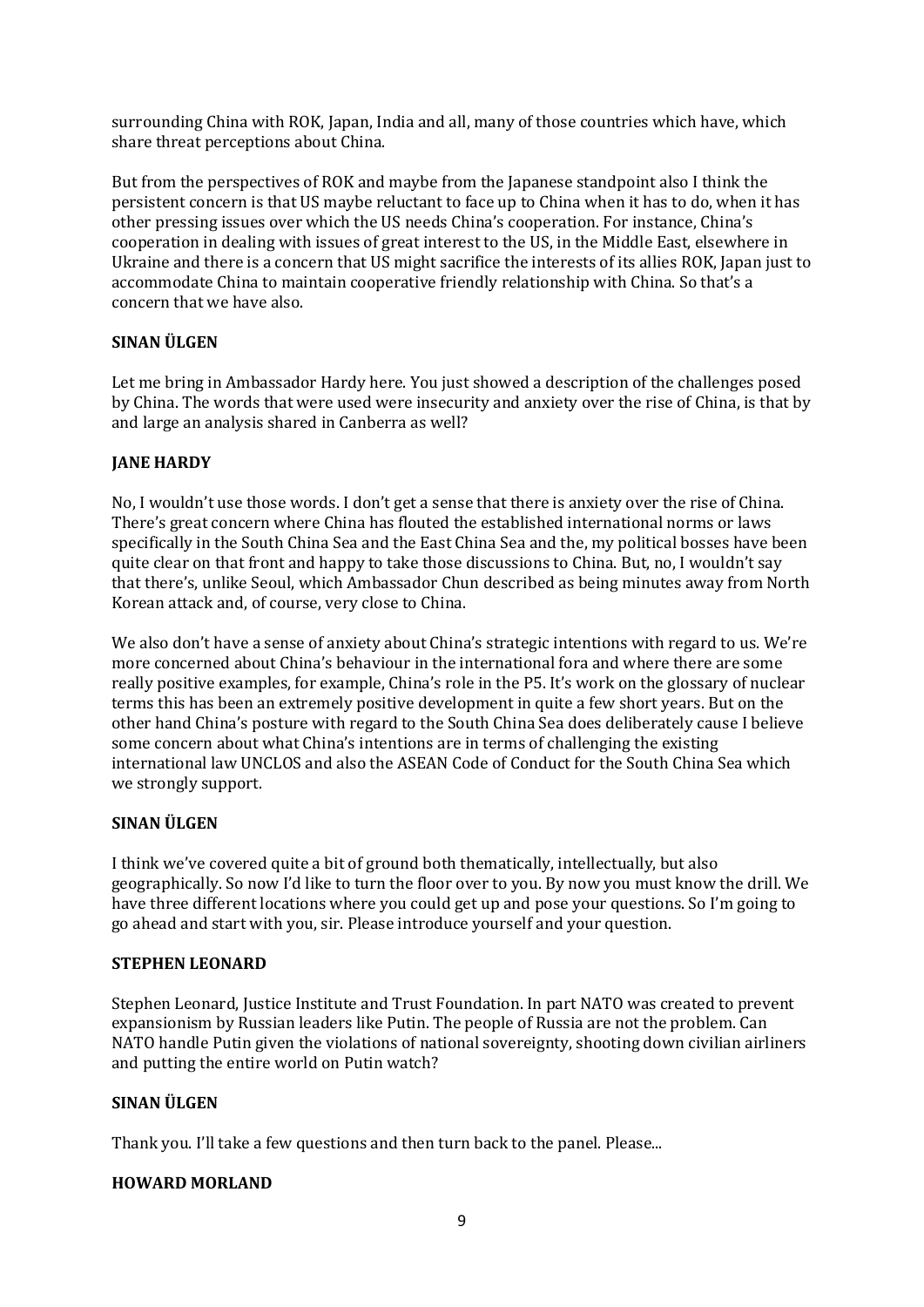Howard Morland deterrence is based on a credible threat to destroy certain targets with nuclear weapons and in the case of extended deterrence which Australia is depending upon, what targets would Australia expect the United States to destroy on its behalf in the implementation of extended deterrence?

## **SAMEER ALI KHAN**

Thank you. This is Sameer Ali Khan. I have a question regarding, whenever the North Koreans are about to test their missiles we see that the US deploys Aegis there and Japan deploys its PAC-3 and the same goes for South Korea, but they never attempt to take down North Korean missiles. Does this lack of demonstration go against the spirit of deterrence? Thank you.

## **SINAN ÜLGEN**

Thank you. I'll turn to the panel. Let's start with you, Ambassador Schulz, the question about NATO and Putin.

# **JÜRGEN SCHULZ**

Well, to start with what is the relationship between NATO and Russia, and this relationship is still defined in NATOs strategic concept that we have adopted in 2010 and that we've reiterated at the Wales Summit last year, and that is that we as NATO want to aim for a strategic, cooperative relationship with Russia. That is the aim and that still stands. Obviously, this aim is now a little bit further away than it was in 2010 or 2012 after the developments last year, but the aim still stands. The question is how to get there and NATO has reacted in a couple of ways, NATO has suspended the practical cooperation with Russia on a couple of issues, but basically political dialogue is still possible, but doesn't really happen too often these days.

So in the end we do want to go back if that is possible to a cooperative relationship with Russia but that, of course, also requires that Russia comes back to a cooperative relationship and that's what we are trying to get to. Russian people they have to decide how they vote. How they deal with things. The domestic situation in Russia is a complicated one as we all know. But for NATO I only can say is that we are trying, in spite of all the difficulties that that entails these days that we're still trying to come up with a meaningful dialogue with Russia and we will work tirelessly to try this but, again, it takes two sides to do that. Thank you.

## **SINAN ÜLGEN**

Ambassador Hardy, to that rather provocative question...

## **JANE HARDY**

It's a great question because it allows me to say, well, the threat has changed, our treaty is more than 50 years old and the threat has moved and changed, but the treaty is written in such a way and interpreted in such a way as to allow it to maintain its value to us and to the US. I'd say don't forget that the DPRK is developing a missile capability. This I mentioned before. It's what controls really one of our big concerns is that proliferation of ballistic missile technology, but the DPRK can, could potentially reach Australian shores with its nuclear strike capability in the future.

In ten years that I last worked on nuclear issues and now again, the world has seen the rise of other states with nuclear capability. We should be very vigilant and, again, the NPT is very important in this regard, don't discount the fact that states in the future will continue to try and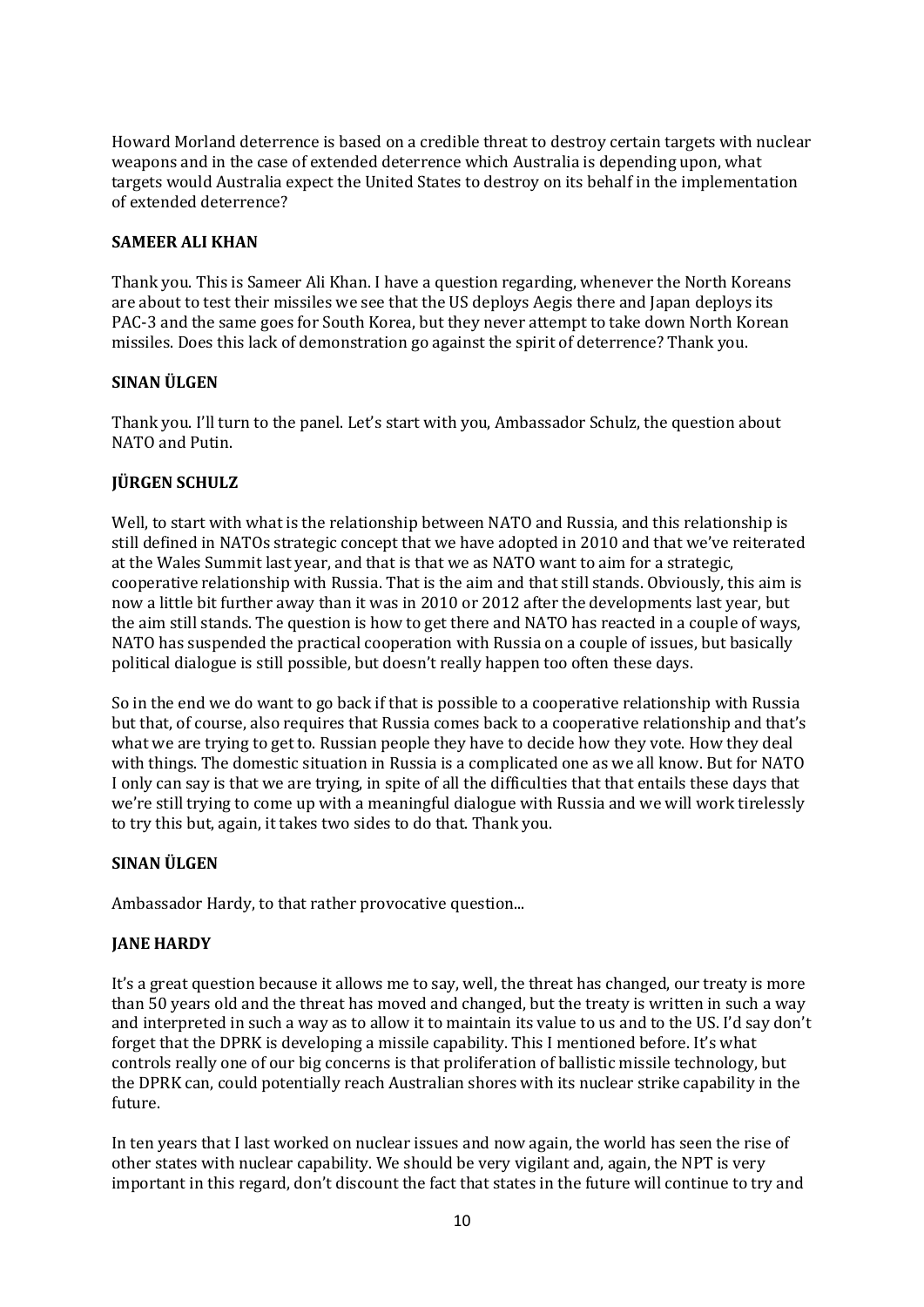get a nuclear strike capability. So, of course, the ANZUS Treaty and the extended deterrence provided by the US to Australia would apply to any of those countries.

Thirdly, I'd say the rise of terrorist threats has been very significant in, of course, since 9/11, I'd just comment that the only time Australia has formally invoked our ANZUS Treaty alliance commitments is in response to the attack on the Twin Towers and the Pentagon in 2001. So non-state actors also may develop chemical and biological weapons, states might also, but nonstate actors this is a real concern to us. South East Asia and our immediate neighbourhood is very difficult to govern just by its nature and we've worked very closely with Indonesia and others on counter terrorism, but there will always be the potential for a strike by a non-state actor on Australia which we would assume the US would respond to.

#### **SINAN ÜLGEN**

Ambassador Chun, there was a question about North Korea.

#### **CHUN YUNG-WOO**

Yes, I don't know if I understood the question correctly, but you mentioned that there are always military maneuvers after following North Korean provocation. I think this is necessary to send the message to the North Korean leaders that alliance will respond as necessary and a show of determination to counter such provocations in the future.

But it's different from, one time demonstration of military readiness is one thing, it's different from a permanent forward deployment of the assets necessary to deter and to defend against North Korean provocations and nuclear missile attacks. But I don't think these demonstrations they are, we cannot just send a message that North Korea can get away with such provocations. But I'm not sure how, to what extent it has been helpful in strengthening deterrence against North Korea, but that will not be enough, demonstration will not be enough.

## **SINAN ÜLGEN**

We'll take two questions from Alexei Arbatov and Gareth Evans.

## **ALEXEI ARBATOV**

Yes, I'm very unhappy about everything that has been happening in Ukraine and around Ukraine recently, but just for the sake of the record let me tell you that the vast majority of Russian political elite thinks that the turning point in post Cold War European security happened earlier, in 1999 with the bombing of Yugoslavia and later with the cessation of Kosovo and recognition of Kosovo independence and massive exodus of Serbs which was not prevented from Kosovo. I don't want to argue about that and it doesn't relate to the subject of this conference.

My question is as following to Ambassador Schulz. What do you think of the Ukrainian proposal to introduce UN peacekeeping troops in between the hostile parties to make sure that the ceasefire is preserved?

## **GARETH EVANS**

Gareth Evans from the Australian National University and a former foreign minister. If, to all the panellists I guess, if we're serious about reducing the role and salience of nuclear weapons in security doctrine shouldn't we be doing a hell of a lot more than we have been as US allies and partners in taking the nuclear dimension out of extended nuclear deterrence? Isn't it the case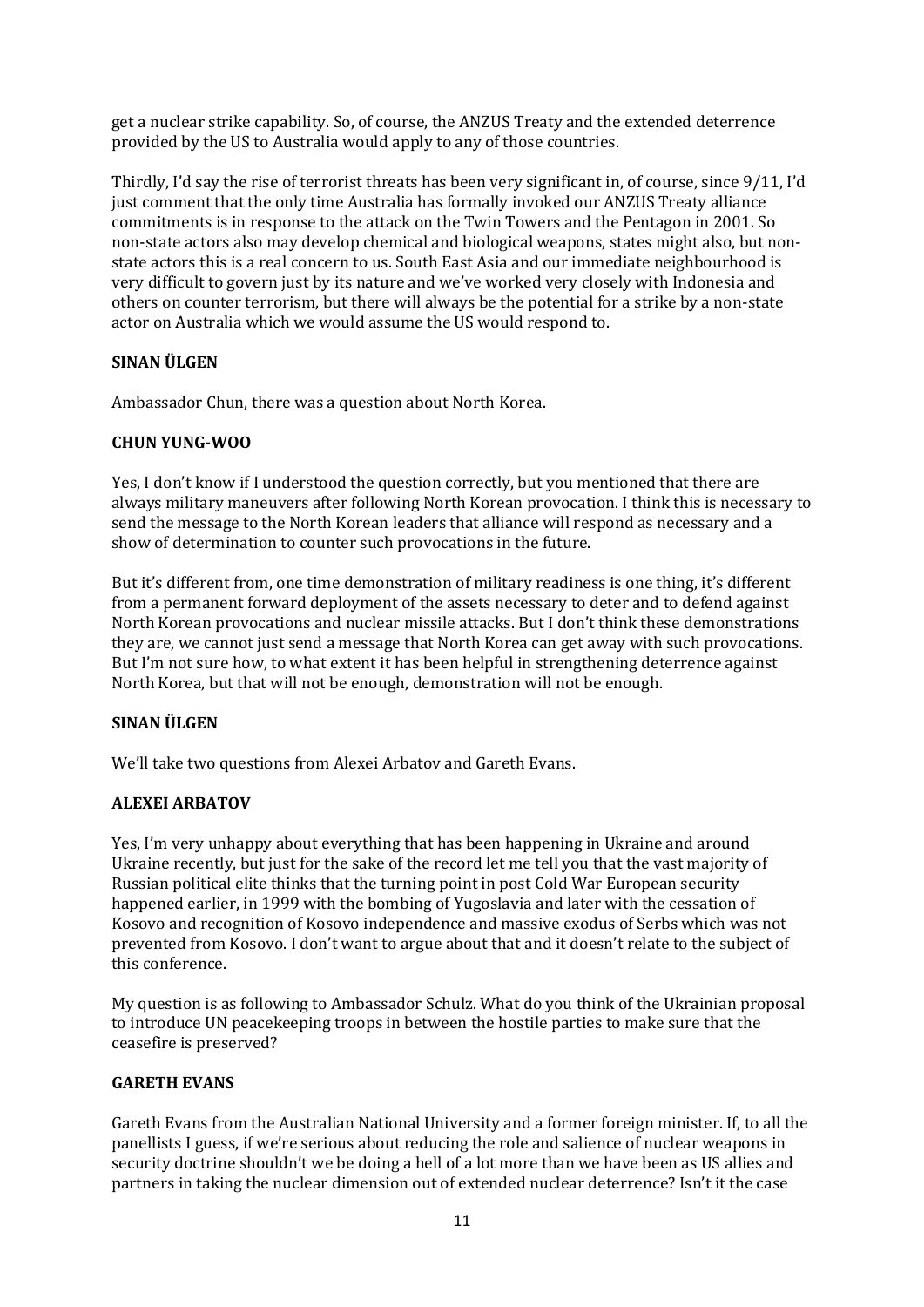that the conventional capability of the United States combined with each of us and any possible contingency situation is amply sufficient for the indefinitely foreseeable future to deal with any conceivable non-nuclear threat contingency, maybe even nuclear ones as well?

Under those circumstances what was there not to like about the Obama administration's attempt in the Nuclear Posture Review in 2010 to at least move down the path of getting acceptance of a sole purpose declaration and maybe ultimately no first use? Shouldn't we collectively as partners and allies hang our collective heads in shame for rushing back to the old Cold War security blanket with all its iodises and irrationalities simply because of that urge for psychological comfort that seems to overtake us on these occasions? Thank you.

# **SINAN ÜLGEN**

Thank you. Take a question from that wing.

# **BRAD HARRIS**

Hi, Brad Harris from the Friends Committee on National Legislation. In 2013 amongst tensions in the Korean Peninsula the US flew aircraft that could deploy US tactical nuclear weapons. It flew these aircraft over South Korea. There's been some debate, some scholars believe that this helped deter North Korea from actions, others such as Andrei Lankov at Kookmin University have been explicit in saying that no, this did not play no role in deterring North Korea. I wonder if you could comment.

# **SINAN ÜLGEN**

And a question from there...

## **MUHAMMAD UMAR**

Yes, I was wondering as a response to the United States' – I'm Muhammad Umar from the National Defense University Islamabad – as a response to the United States' what I would consider provocative policy of signing a maritime security pact with India in an effort to curb China's growing influence in the region, we've seen the Russians and the Chinese a greater alliance when it comes to maritime security. Do we see that alliance expand in the future?

# **SINAN ÜLGEN**

I'm going to turn back to the panel, again start with you Ambassador Schulz. Please be selective but I'll make sure that all the questions are answered so go ahead.

## **JÜRGEN SCHULZ**

I'll try to be very selective. First, yes, we know that the Russian foreign policy lead has a very different perception about turning points on European security developments and I wouldn't argue with that. Of course, what I would argue is that the two cases are not really comparable in Kosovo and I don't want to go into too many details. We had months of negotiations. We had many political efforts. This was addressed in the United Nations. It was addressed in many other fora. Afterwards we had a UN presence UNMIG for years before Kosovo became independent although this doesn't apply in the current case. So from our point of view these cases are different, but I take your point that, of course, perceptions are very different that is certainly the case.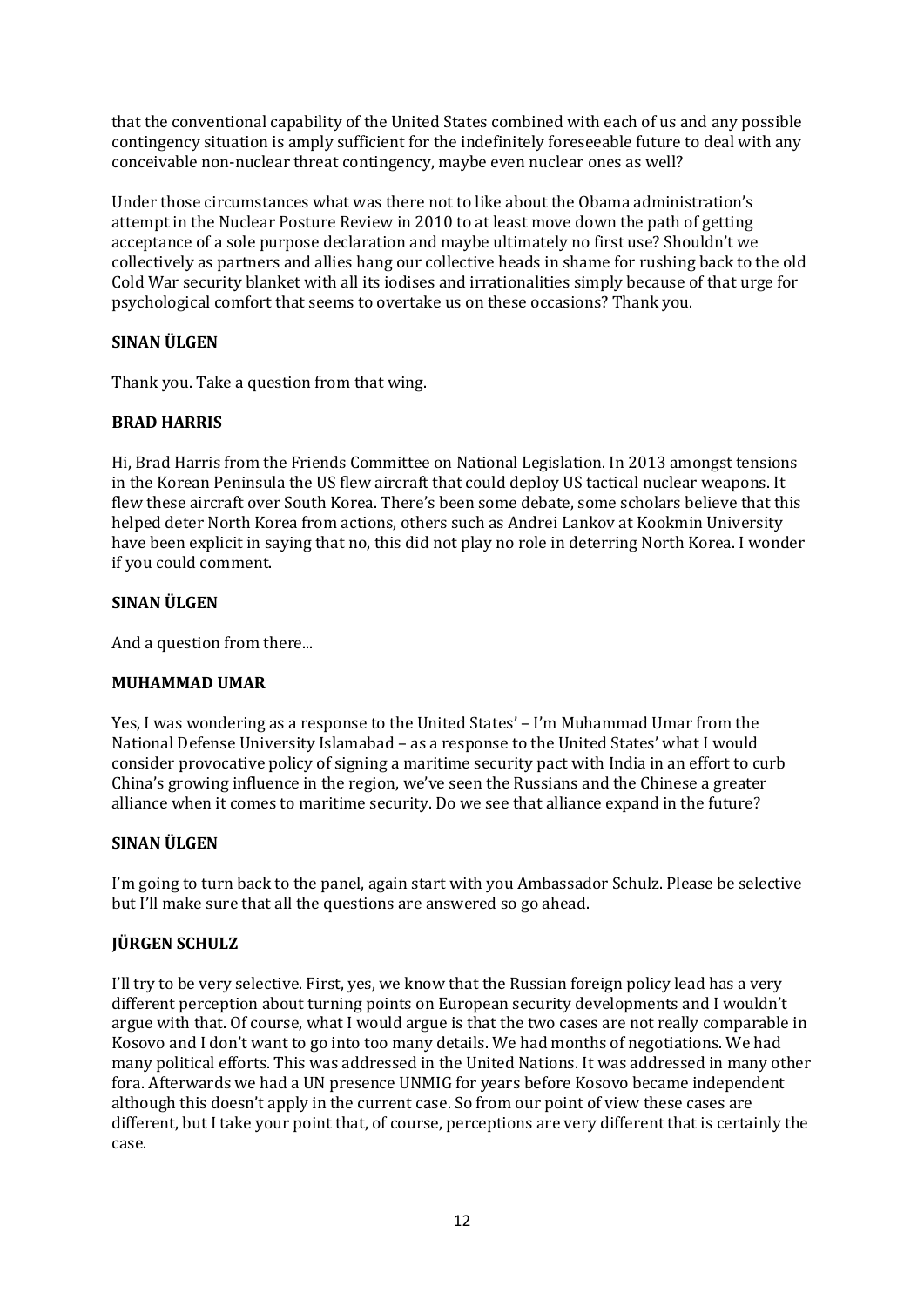On the UN peacekeeping troops for Ukraine I think first of all what we need now is to achieve a ceasefire that is holding. So before the peacekeepers come in to keep the peace we just need to work towards that peace and we are far from it. We still have too many incidents. We have still a very fragile situation and we also know that, of course, just the mechanics of the United Nations to set up a UN peacekeeping mission takes usually a few months.

So this maybe an option at some point of the development, but at this point our focus is very much on the OCE and we try to implement with all means available the Minsk Agreement, and if that successfully is implemented then at some point maybe the UN can also play a role, but we don't think that this is the solution right now for the situation on the ground right now.

Last point, very selectively, do we, should we rush back, should we not make the mistake to rush back to the old nuclear patterns? No, of course not, but also on the other hand I think we also have to acknowledge that we do see at least some new patterns that we have to address and that we have to think about. Don't want to go into details but my very short analysis is that, for example, from a NATO policy and from a Russian policy the nuclear thinking seems to go in very different directions and at some point we also have to address that. Thank you.

# **SINAN ÜLGEN**

Thank you. Ambassador Chun, would Seoul be comfortable if the US started to take out the nuclear out of the extended deterrence equation?

## **CHUN YUNG-WOO**

Well, there are a lot of believers, true believers in the myth that nuclear weapons can better deter nuclear weapon states, but I agree with Gareth that that myth will not at least apply on the Korean Peninsula. It's not very relevant on the Korean Peninsula. I don't believe that nuclear weapons can better deter North Korea than or nuclear extended deterrence employed one hour away will better deter North Korea than forward deployed precision strike capabilities on just a short range from, in a striking distance from North Korea.

But I would not rule out, completely rule out nuclear dimension from the extended deterrence even though it has a limited marginal effectiveness I don't think it will be politically feasible at this point to argue that we will rule out that option. But I think in the long run there's a road that we have to take and when it comes to coming back to the North Korean case I think in an extreme circumstances when North Korea will be tempted to use nuclear weapons I don't think nuclear weapons will really, nuclear deterrence will really work.

There is also a credibility problem with nuclear weapons because who will authorise the use of nuclear weapons against North Korea. It cannot be used without explicit authorisation from the President of the Republic of Korea even if the US President may wish to use it I don't think any president will propose to use it without consent of the other alliance partners. I don't think any president will try to use nuclear weapons against North Korea especially when it comes to, they will have I think a moral burden of being the first to use nuclear weapons after the Second World War and also using nuclear weapons again Korean compatriots in North Korea that's different.

So I don't think any president who authorises will be free from the moral consequences of using such weapons. So I think they will hesitate when the moment of truth comes and I don't think it's going to be very credible, and there are not, in my knowledge, there are no military targets in North Korea. They cannot be destroyed by conventional weapons and that would absolutely require the use of technical nuclear weapons. So in that regard if the budget sustaining extended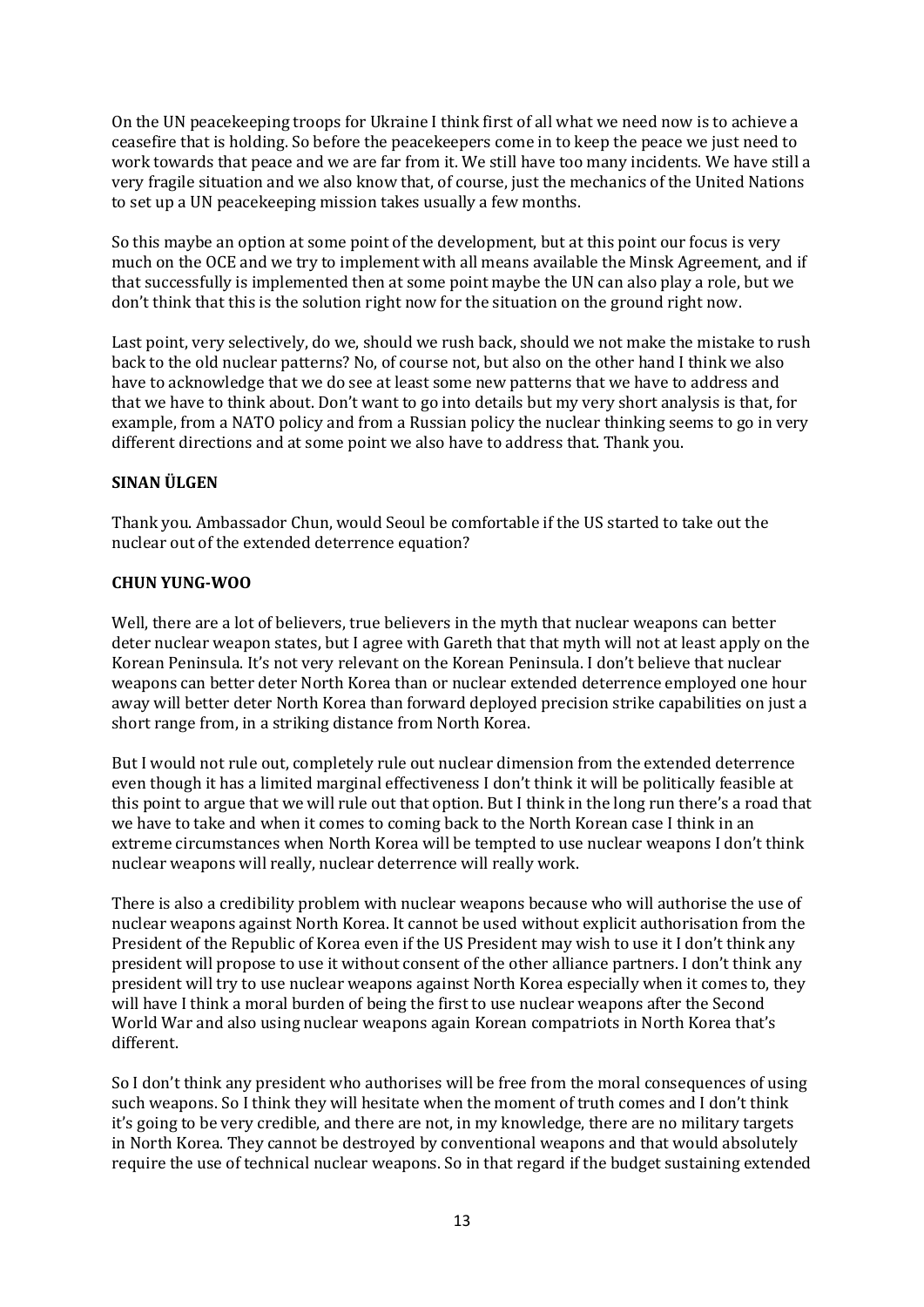nuclear deterrence more of that can be used to reinforce conventional offensive and defensive capabilities I would welcome that. I see no objection to that.

## **SINAN ÜLGEN**

By the way, the moral consequences of the use of nuclear weapons, is the theme of another panel today or tomorrow. Very briefly there was another question about whether the US flying aircraft over Korea was effective in ushering up, in solidifying extended deterrence whether it helped with the credibility.

#### **CHUN YUNG-WOO**

I'm not quite sure about that. Well, as a show of force that was effective for the moment psychologically that may have worked, but I don't think it could have really enhanced effectiveness of deterrence. When the Korean people feel threatened by North Korean nuclear tasks or provocations the sense of insecurity can be addressed with such military exercises and deployment of tactical or fighters, bombers that can deliver technical nuclear weapons or deployment of aircraft carriers, but that's just for the moment to mitigate the sense of insecurity. But I don't think it can be a substitute for real reinforcement in deterrence capabilities.

#### **SINAN ÜLGEN**

Ambassador Hardy, there was a question about the future of regional security alliances and its implications for the regions.

#### **JANE HARDY**

I didn't remember the exact question, but I can certainly say that just to build on what Ambassador Chun said we also applaud the move by the Obama administration to declare that it would reduce the reference to nuclear weapons in the doctrine of the United States and that is something that is welcome because we don't want to see nuclear arms race in our region in response to the provocations by North Korea. In regional terms can I ask you to rephrase the question again, the...?

#### **SINAN ÜLGEN**

The question was on, well, there was specific reference to the agreement between US and India and what that means whether that's the future.

#### **MUHAMMAD UMAR**

What I meant was that we've seen as a response China and Russia working together in the East China Sea and South China Sea, will we see that expand as the US tries to get other allies to patrol East and South China Sea?

#### **JANE HARDY**

Well, actually I would prefer not to get into a discussion about the East and South China Sea except to say that we urge China, in particular, as a major player in this region to abide by UNCLOS and to work with ASEAN on the Code of Conduct for the South China Sea.

I think your question actually points to what I was saying earlier about the build-up of conventional forces in our region. It's an issue that's related to the build up of conventional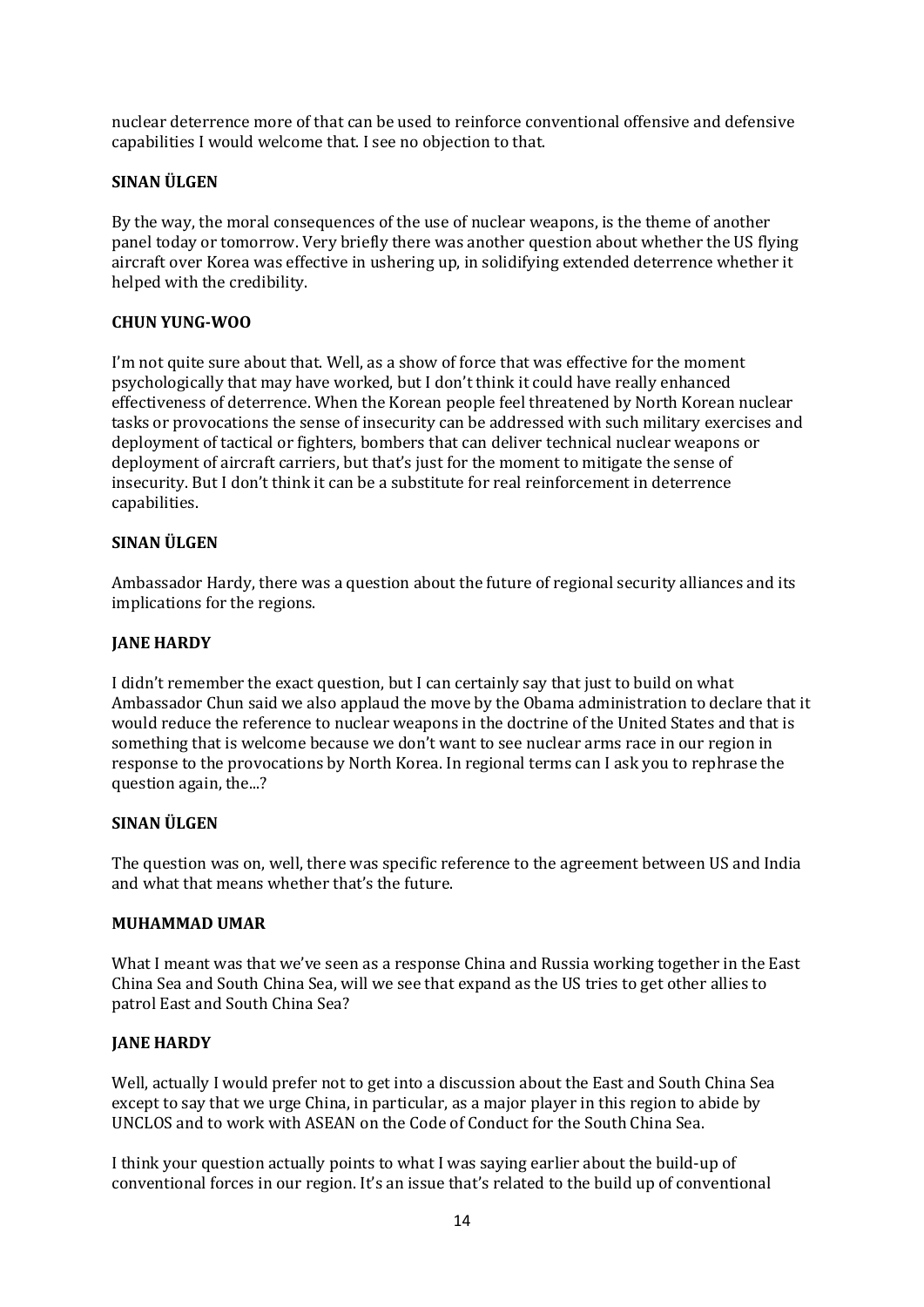forces as countries in the region strive to keep sea lanes open to make sure the rule of law applies to the maritime domain and that is a hugely significant issue for our region, and is why I say that we no longer see nuclear deterrence specifically as a very, as the narrow way it was interpreted at the height of the Cold War as the main strand of US deterrents for its allies in our region.

I just want to make a little comment too that my former boss, Gareth Evans mentioned sole purpose and this is a very important doctrinal issue, and when the United States released its Nuclear Posture Review in 2010 the Australian government welcomed this review very much and actually said that the United States knows that Australia would be comfortable if the US was to reach its objective of making deterrence of nuclear attack the sole purpose of its nuclear weapons, although we are conscious of the significant work required still to come to establish the conditions to do so safely. So that is a very significant channel of discussion between the US and its allies now and in coming years and I think we should all work towards that and keep that in mind very much so.

And also remind everybody that the Nuclear Posture Review extended a negative security assurance to all of those states, parties to the NPT that abide by the safeguards obligation. There are enormous benefits to all of the NPT states parties of the assurance provided by the US in that statement in 2010. It shouldn't be forgotten as we go into the NPT Review Conference, I'm sure we'll discuss that more, later.

## **SINAN ÜLGEN**

There's another panel for that too. The last round of questions let's start with you.

#### **SIAN YUNG**

I'm SeYoung Jang, Research Fellow at Harvard Kennedy School. I have a question to Ambassador Chun Yung-Woo. Two years ago at this conference the Korean lawmaker [unclear 01:01:01] stated that South Korea might withdraw from the NPT and then match North Korean nuclear programs, advised that when South Korea faces an extraordinary threat to national interest. So these remarks created lots of concern in the US about South Korean intention to go nuclear.

What's your personal opinion about his remarks and do you see any possibility that South Korean government consider a nuclear option, not just having nuclear, US technical weapons, but developing nuclear weapons, its own nuclear weapons to counter North Korean threat in the future? Thank you.

#### **SINAN ÜLGEN**

Another question.

## **KATERYNA BILA**

First of all, I'm the Representative of Ministry of Foreign Affairs of Ukraine Head of Commission for arms control non-proliferation. Small remark about the difference between Kosovo and Ukraine, there was no foreign invasion in Kosovo. In Ukraine we have foreign aggression.

I would like to say as well that nobody wants to punish Russia, but it's a little bit threatening strategy because a year ago nobody wanted to punish Russia when green men appeared in Crimea because nobody knew who it was. A year after today Putin recognised that those people were representative of Russian troops and it was a strategy of Russia. In this situation in a year, less than a year they turned this flourishing sea resort into the modern military base.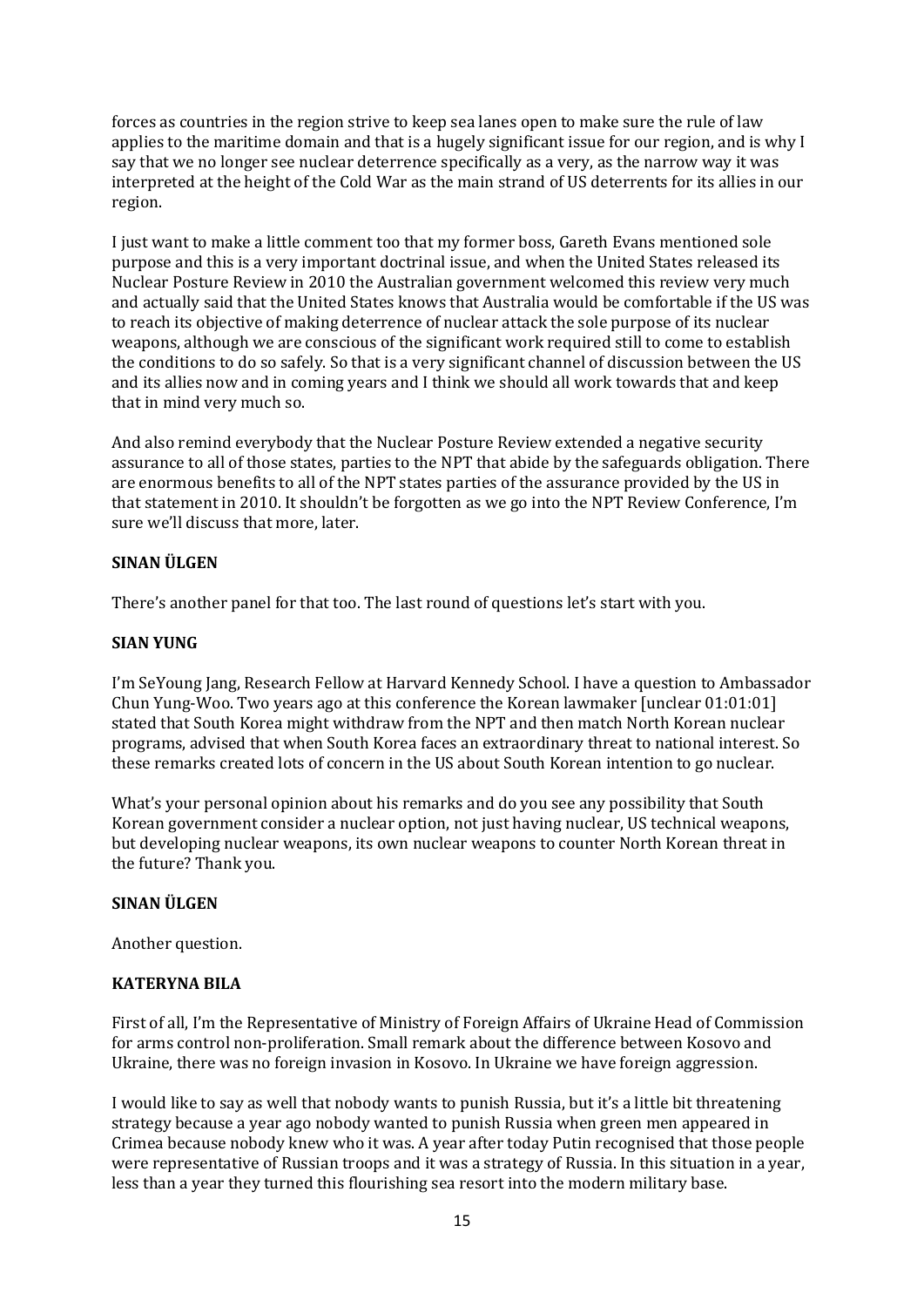# **SINAN ÜLGEN**

Can I have your questions because we are just running out of time...

#### **KATERYNA BILA**

Okay, don't interrupt me please.

#### **SINAN ÜLGEN**

I had to, I'm sorry.

## **KATERYNA BILA**

Because everybody speaks about my country and I would like to give small clarification of what is going on.

#### **SINAN ÜLGEN**

This is not the place, I'm sorry we're running out of time so if I can have your question.

#### **KATERYNA BILA**

At this point I would like to ask distinguished colleagues what is the level of waiting for Russia to being punished because all these political talks which we do expect that they will receive the good come out they are violated in the field. So while we are waiting hundreds of people are being killed in the east of my country. So what is the level of your patience for this country and for their aggressive policy? Thank you.

## **SINAN ÜLGEN**

And the last question on the right.

## **SONJA RE** [unclear]

My name is Sonja Re [unclear 01:03:49]. I'm a journalist with a Seoul broadcasting system from South Korea. I've a question to Ambassador Jürgen Schulz and also Ambassador Jane Hardy. As you know Ambassador Chun from South Korea raised a question the missile defense system deploy United States missile defense to South Korea even though they did not refer to specific idea, but he seems to be talking about the forward deploying United States high altitude missile defense system in Korea. But, obviously, it looks very reasonable to think about missile defense system instead of extending the risk, and President Obama may prefer defense better than attacking the enemy with nuclear weapons. But the problem is that...

## **SINAN ÜLGEN**

I really have to get your question we're really running out of time.

## **SONJA RE**

Yes, okay, my question is to Jürgen. Is the missile system stabilising or destabilising with regard to nuclear weapons, and is it a good idea to forward deploy United States missile defense assets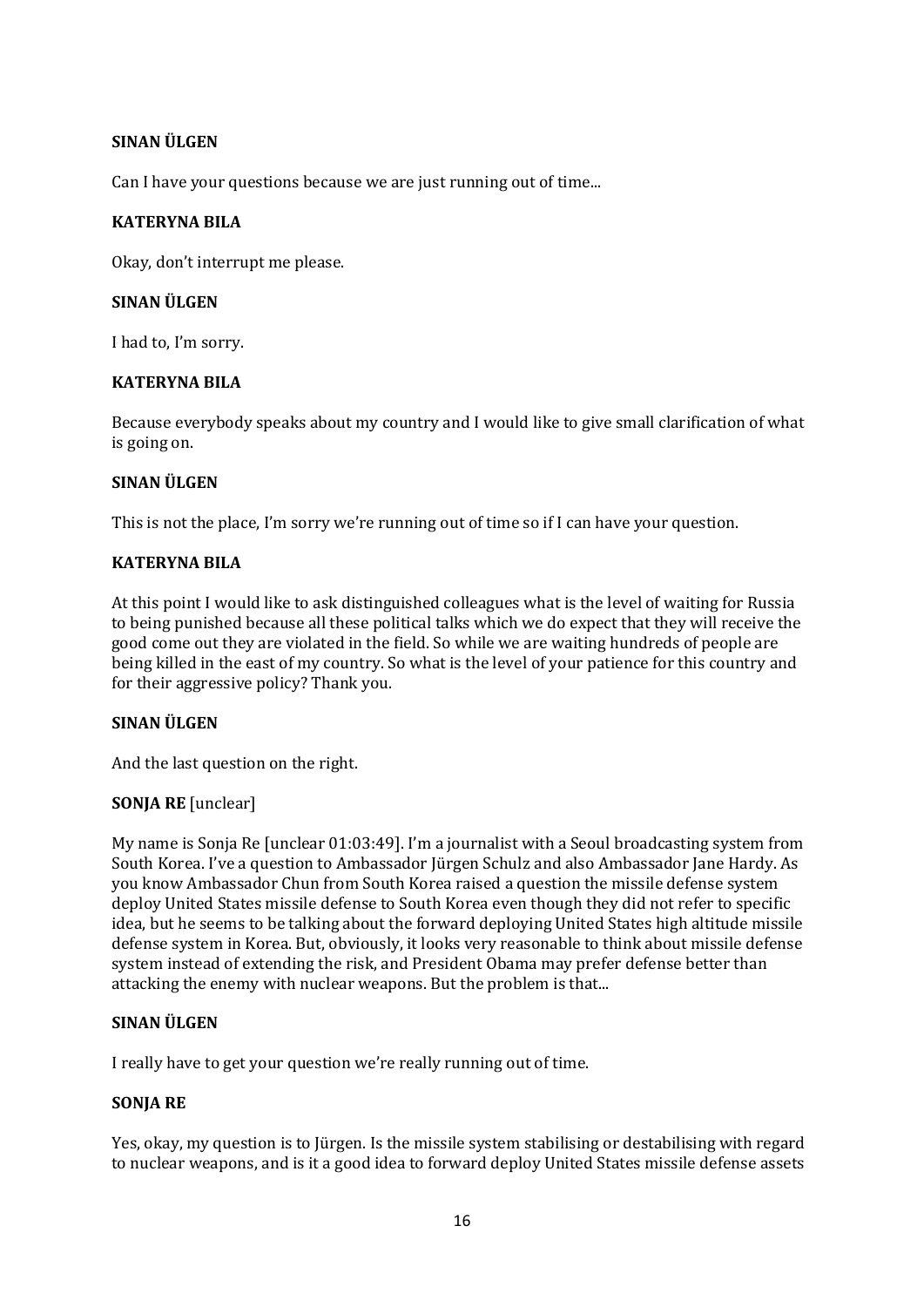in Germany or in Australia or in Ukraine to defend from the attack from like the nuclear missile coming from Iran or Russia or from North Korea?

## **SINAN ÜLGEN**

Thank you. Now, we've officially run out of time, but I suppose we can extend our session for a couple of minutes. So I'd greatly appreciate it if you can be succinct in your answers starting with you Ambassador Schulz.

## **JÜRGEN SCHULZ**

Thank you. About the question from the Ukrainian representative we do not use terms like punishment that is not how we express ourselves, but we do have taken a lot of measures to underline our condemnation of the Russian behaviour in Crimea and in Eastern Ukraine. You know the list I just want to remind you. The EU has taken a lot of sanctions, Russia has, Russian membership of the G8 has been suspended, the US have taken very serious economic sanctions through the NATO Russia cooperation has been suspended very many bilateral cooperation problems have been suspended. I could go on and on and on. So it's not that the international community is not reacting that is certainly not the case. They are reacting but, of course, it's much more complex than just coming up with sanctions or condemnations.

On the question of US nuclear weapons in Germany you know the NATO policy we aim for a nuclear free world but, of course, we have to first of all create the conditions for that. We're not quite there yet I'm afraid and for the time being we consider this still to be a very good policy to have these arrangements.

#### **SINAN ÜLGEN**

Thank you. Ambassador Chun.

#### **CHUN YUNG-WOO**

Well, I don't want to quarrel with the Korean politicians. They have their own views. I have my own. I don't think a nuclear armament will serve ROKs national security interests. As I said earlier it doesn't help in deterring North Korea and it will create more problems. I think what will erode international confidence in the ROKs commitment to non-proliferation goals and, well, even after unification I think a commitment to nuclear free Korean Peninsula will be essential in securing support for the unification of the Korean Peninsula from our neighbours.

Assuming that Korea goes nuclear, a unified Korea goes nuclear, I don't think Korea can prevail in any nuclear arms race with our bigger neighbours China, Russia. I think if Korea decides to go for nuclear armaments Japan will follow suit and we'll be surrounded by bigger nuclear weapons states, and I don't think that will in any way serve the security interests of the Republic of Korea or unified Korea. So I wouldn't agree with any politician who'd argue for nuclear armament of our own.

#### **SINAN ÜLGEN**

Ambassador Hardy your last words of wisdom.

## **JANE HARDY**

Well, just quickly if I interpret the question correctly on ballistic missiles and prepositioning.